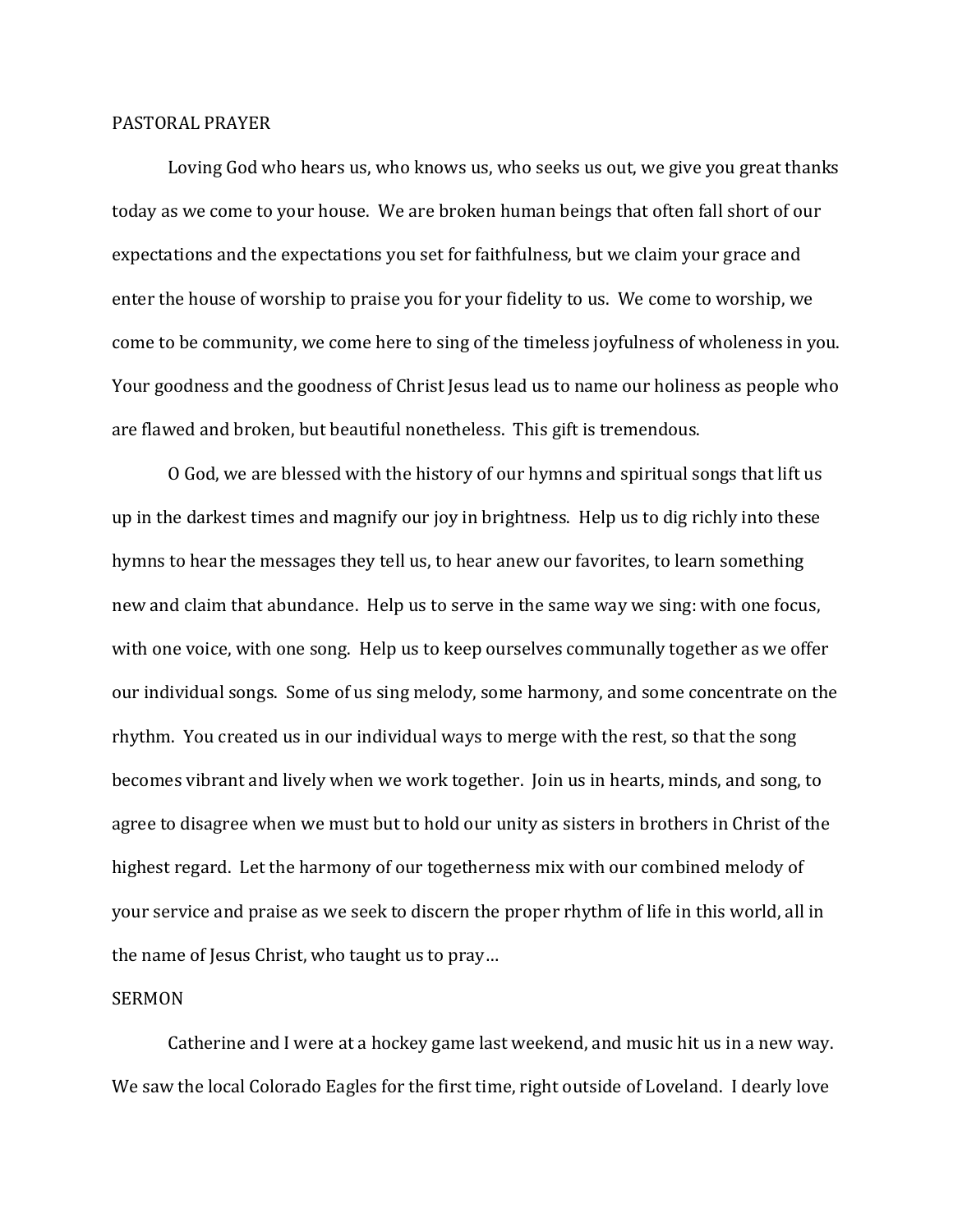hockey, and Catherine went because she dearly loves me, thankfully. About five minutes before the game, they show a video montage that shows the home team making goals, hits, and saves to get the crowd all pumped up for the game. Along with this video came some very epic music. I had never seen the Colorado Eagles play, but watching this video got me all ready and excited for Eagles hockey. I leaned over to Catherine and told her how much these things get me revved up for hockey. She even said how the epic music gives her shivers…even for hockey. Music struck us in a way that sparked emotion, which brought us into a new reality. Work was all done for the day; now it was time to get on some quality hockey action…which meant, of course, several goals and a few fights.

Music has a way of getting to our deepest selves. A few notes can change our attitudes; a few notes can spark memories. Music changes us and become emotionally attached to us inseparably. I'm sure many of you have a song that connects you to a special part of your lives or a special time. I've taken this realization so much to heart that I've created lists of songs that have become a part of my life. I have a playlist for every part of my life: high school, college, grad school, my time at Faith. I hear songs that harken me back to a certain time and place, back to time among friends, back to certain emotions, like when I first met Catherine. I'm sure in the months to come I'll match music with our wedding and our first year of marriage. Music integrates itself into our souls. It is so powerful, so we naturally turn to the music's unspoken language to discover ourselves and to convey our deepest selves to God.

If we named all the ways we worship, I bet that singing would be the favorite. Indeed, we love to sing. It fills us with joy to burst out in vibrant song. When I got the question in the basket, "What is the most popular and beloved hymn?" I thought that we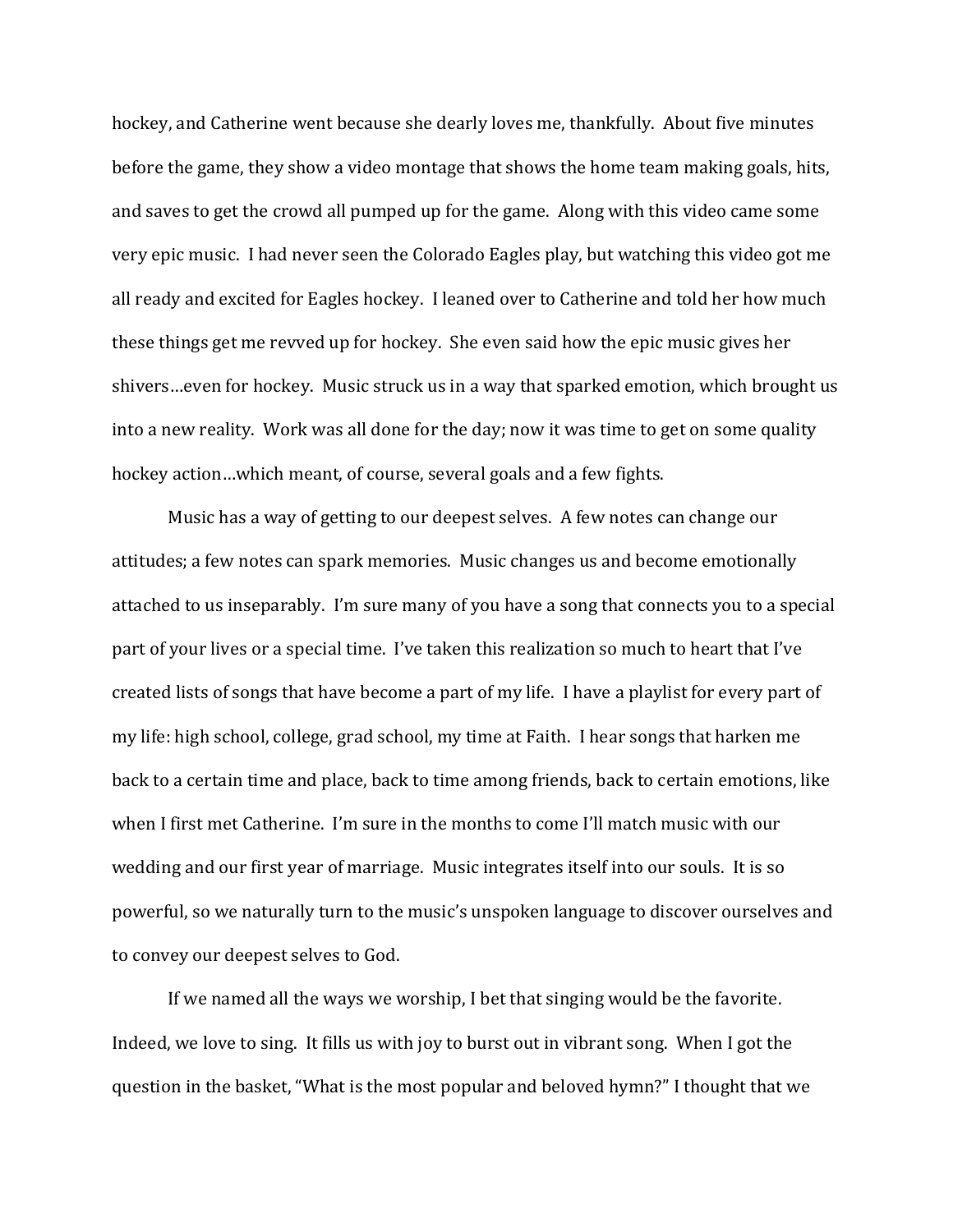should discuss the joy and blessing that hymns are. This is a church that is definitely rooted in music and proud of that heritage. There is a lot to be proud of; we ground ourselves in that ministry. We seek to utilize music to understand ourselves and to connect with God. Of the many languages we utilize to speak to God, among those being the language of liturgy, the language of action, and the language of prayer, the language of music is often the most beloved and widely known. Let's delve into the many dimensions of this way of connecting with God, which I believe branches many of these together.

Music has always been at the root of worship for all generations. Even the Bible has its own book of songs: the book of Psalms. Although the music didn't survive, the rhythm and message of these timeless songs last to this day. The Psalms, such as Psalm 147, urge us to "Sing to the LORD with thanksgiving," in many ways. If you look in either hymnal, you have songs that continue this tradition. Our second hymn, "Let There Be Peace on Earth," was a song requested by a member of the congregation, and I thought it was very fitting to place in our order of service today. Let's take a look back at it, on page 681. The first line indicates the hopeful outcome of our mission and takes ownership of that mission with "let it begin with me." This wording allows us to see that we have taken on this grand task, and the rest of the song shows why this mission is important. "With God as our Father, brothers all are we," names that because God has claimed all as God's blessed creatures, we walk together; we are in mission together, not in contention. We are called to be in peace, to walk with each other in perfect harmony. The song wraps up with a promise to make that happen: "take each moment and live each moment in perfect harmony." When we look at this deeply, we can see that there is a mission here, a task to undertake, and the calling of God outlined clearly.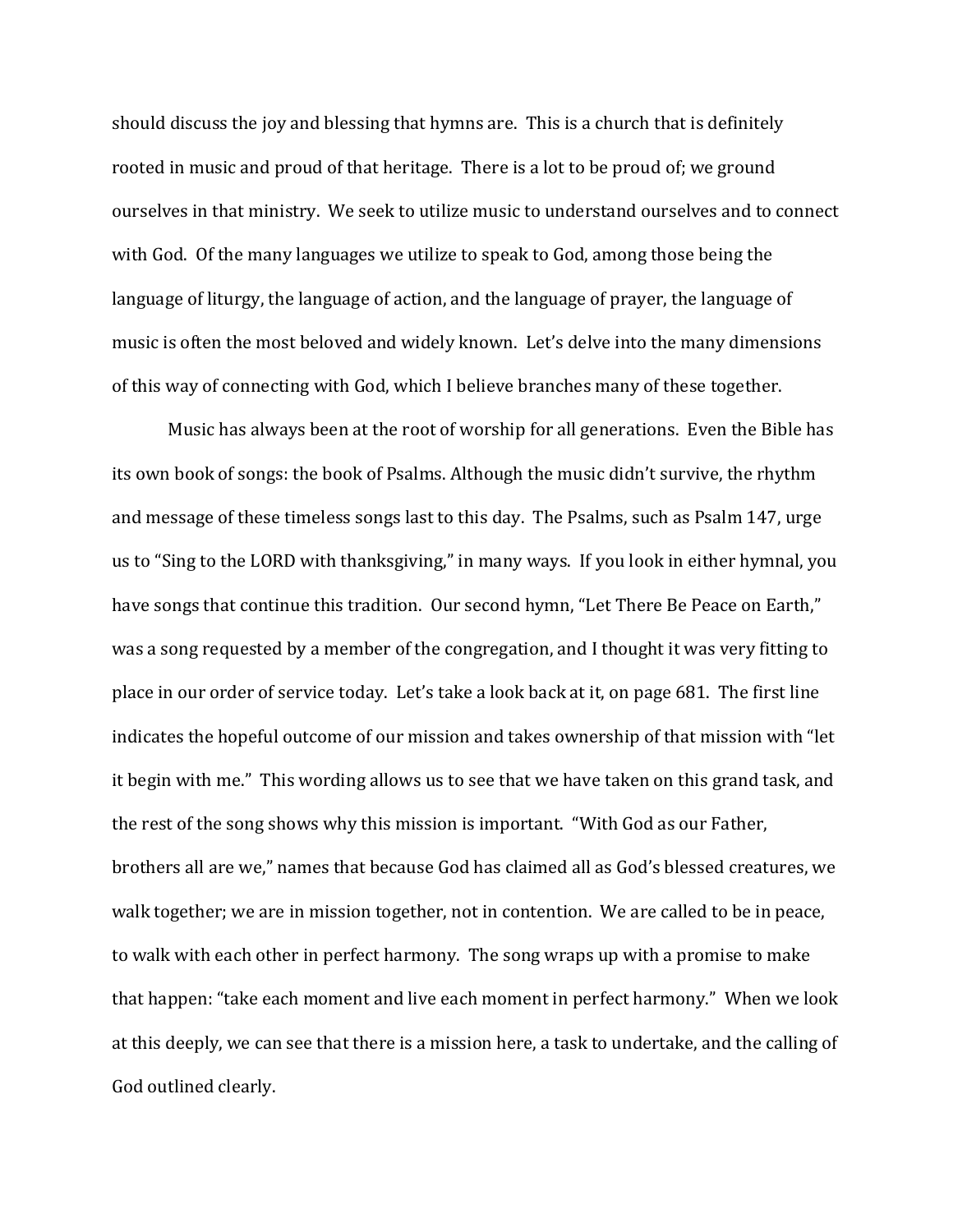What makes hymns so meaningful for me is how the writers not only attempt to give a message, they also seek to craft theology at the same time. "Let There Be Peace on Earth" did this really well, but there are numerous more examples. Many people appreciate contemporary Christian music, but I will always prefer the hymnal, for the music here is rich with meaning, discovery, emphasis and reemphasis. The hymns we sing seek to craft a vocabulary on how to speak about God, how God relates to us, how God works in the world, and how we are to respond as faithful seekers of God. One of the first hymns I remember singing is "God of the Sparrow, God of the Whale" on page 122 of the Red Hymnal, and I remember being intrigued by how this hymn names how our God created such a diverse creation. The poetry in which the hymnal speaks draws me deeper into the wonder of how God created all these wonderful things. Call me a bit biased, but I favor the traditional songs. They reach for a richer way of looking at God and how to be among the faithful.

Hymns, like any other language, have their appropriate ways of expression. There is a good way to sing, but we aren't talking about technicalities. If you would, open your red hymnals and turn to the page right before the table of contents, with a Roman Numeral seven. This lists John Wesley's original Directions for singing. Take a brief look-over. Some of these are a little outdated and pretty funny, but nevertheless, some instructions are often spot-on for all times and ages. Sing together. Sing in harmony. Sing modestly, but sing with good courage. Sing spiritually. Not only are these good advice for singing hymns, it's good advice for being in community. Be courageous without putting yourself above everyone else. Walk together; don't pace yourself out-front of everyone else. And, of course, do not bawl. Singing hymns is just like how we live life; together and in harmony for faithfulness. The focus ultimately is on God's worship instead of our own voices.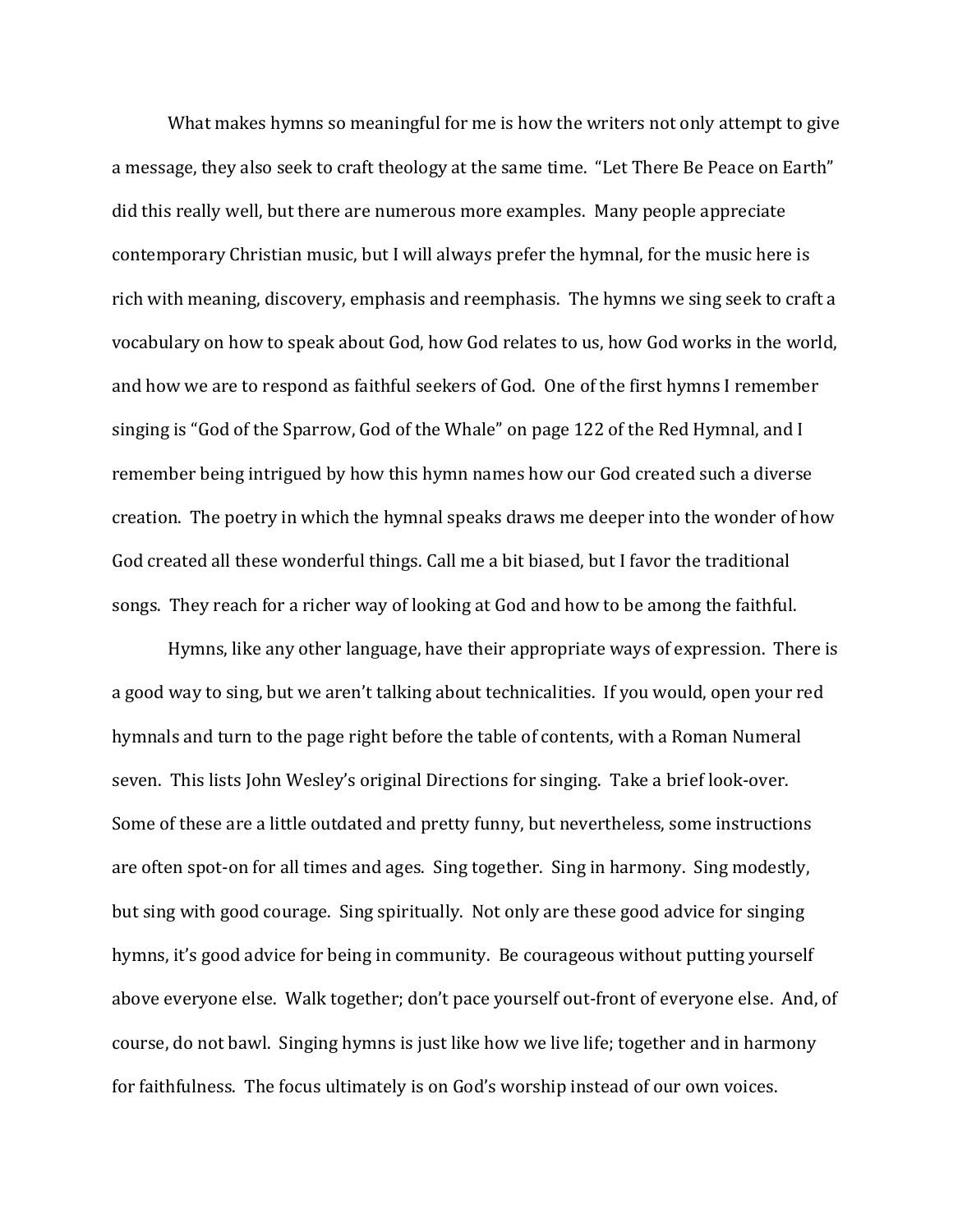Hymns are integral because of the theology they craft, the messages they send, and the way we sing them. However, we can dishonor hymns. I'm sure you probably scratched your heads around the scripture readings today. Out of the three readings, two sounded praiseful. One of these things is not like the others, but there's good reason for this. We often need a faithful counterbalance. The Book of Colossians gives us basic instructions for how we act in the Christian life. We act fully of forgiveness and with great worship, uplifting our hearts in Christian love. Singing spiritual songs, psalms, and hymns comes with this. We praise God because we live with hearts full of gratitude. Psalm 27 is an ongoing praise of God that exemplifies trust and confidence in the ways of the Lord. These are both glowing examples of the service of music.

On the other hand, one reading sounded rather angry. When we worship, we worship in many ways, in the same diversity we are as the Body of Christ. We are blessed to have a great choir and musicians, who share their gifts of music with us. On the other hand, we have some who are not singers. These people claim that they can't sing a note on key, and that's just fine not to be a perfect singer. We share other gifts as well. We have a pastor who hopefully preaches a good sermon now and then. The unfortunate thing is when the worship stays in these walls and does not journey out into the world in other forms. In the book of Amos, that is where the worship stopped. The people Amos the prophet preached to did all the right things in their worship practice, but when worship ended, the faithfulness stopped. They treated people as less than human and took advantage of them when they would also seek to worship God. Amos, speaking on behalf of God, rebukes their acts of worship, saying "I think what this text tells us is that worship and the singing of hymns is one part of a greater lifestyle that lifts up God's goodness and love